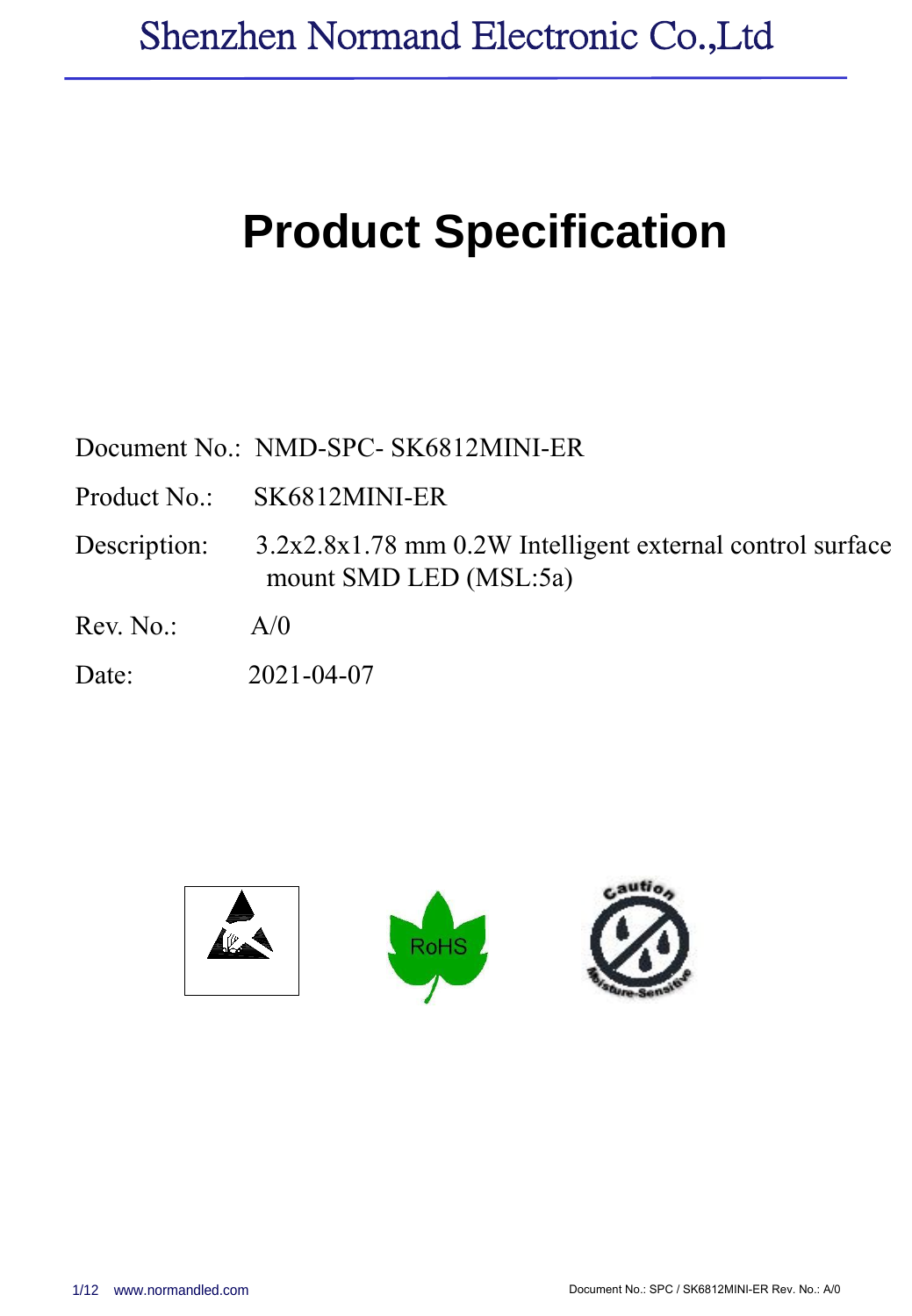# **CONTENTS**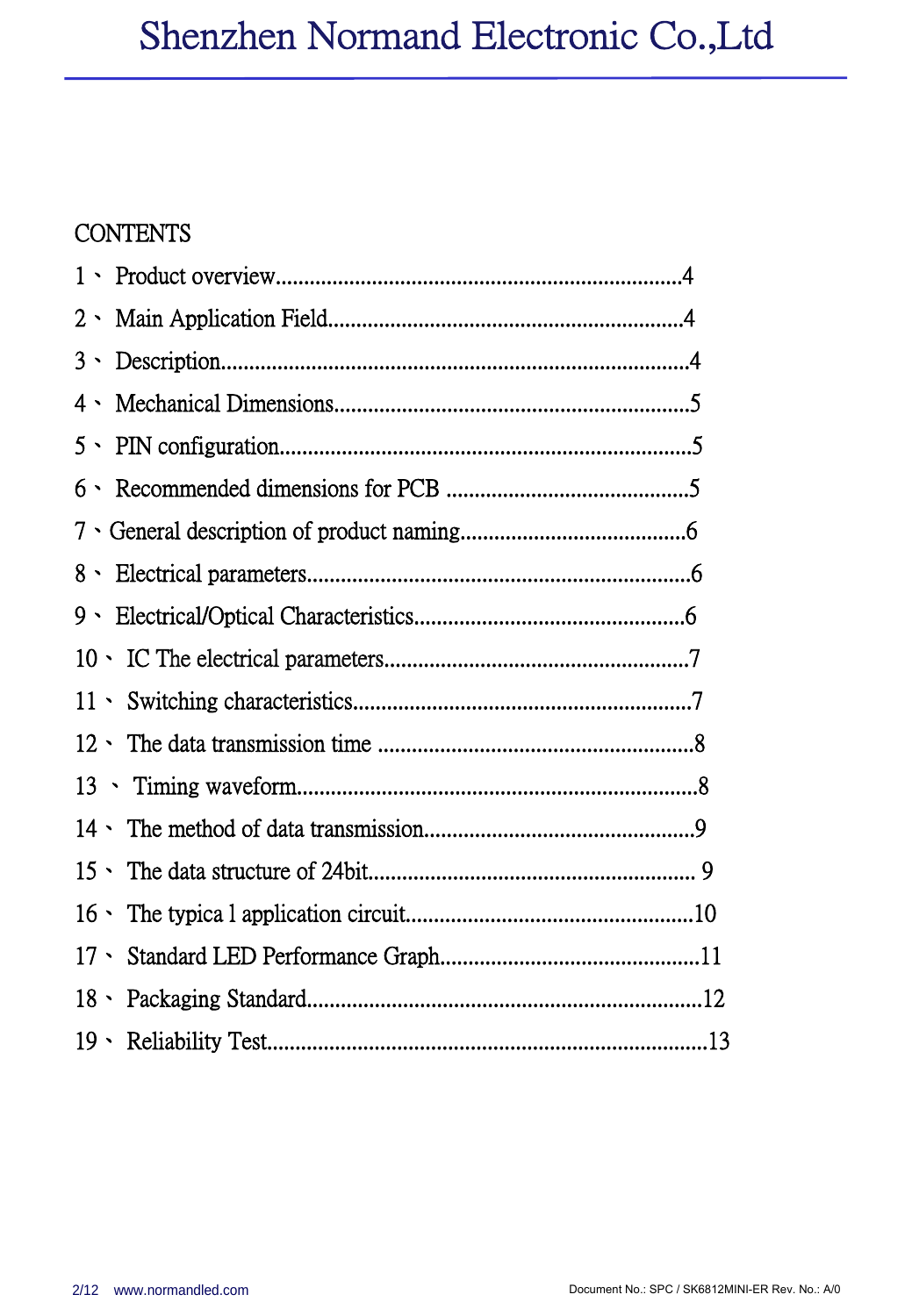#### **1. Product Overview :**

 **SK6812MINI-ER is a smart LED control circuit and light emitting circuit in one controlled LED source, which has the shape of a 3528 LED chip. Each lighting element is a pixel, and the intensities of the pixels are contained within the intelligent digital interface input. The output is driven by patented PWM technology, which effectively guarantees high consistency of the color of the pixels. The control circuit consists of a signal shaping amplification circuit, a built-in constant current circuit, and a high precision RC oscillator.**

 **The data protocol being used is unipolar RZ communication mode. The 24-bit data is transmitted from the controller to DIN of the first element, and if it is accepted it is extracted pixel to pixel. After an internal data latch, the remaining data is passed through the internal amplification circuit and sent out on the DO port to the remaining pixels. The pixel is reset after the end of DIN. Using automatic shaping forwarding technology makes the number of cascaded pixels without signal transmission only limited by signal transmission speed.**

 **The LED has a low driving voltage (which allows for environmental protection and energy saving), high brightness, scattering angle, good consistency, low power, and long life. The control circuit is integrated in the LED above.**

#### 2. **Main Application Field:**

● **Full color LED string light, LED full color module, LED super hard and soft lights, LED guardrail tube, LED appearance / scene lighting**

● **LED point light, LED pixel screen, LED shaped screen, a variety of electronic products, electrical equipment etc..**

#### 3. **Description:**

● **Top SMD internalintegrated high quality external control line serial cascade constant current IC;**

Control circuit and the RGB chip in SMD 3528 components, to form a complete control of pixel, color **mixing uniformity and consistency;**

●**built-in data shaping circuit, a pixel signal is received after wave shaping and output waveform distortion will not guarantee a line;**

- ●**The built-in power on reset and reset circuit, the power does not work;**
- ●**gray level adjusting circuit (256 level gray scale adjustable);**
- **red drive specialtreatment, color balance;**
- **line data transmission;**
- **plastic forward strengthening technology, the transmission distance between two points over 10M;**
- $\bullet$ Using a typical data transmission frequency of 800 Kbps, when the refresh rate of 30 frames per sec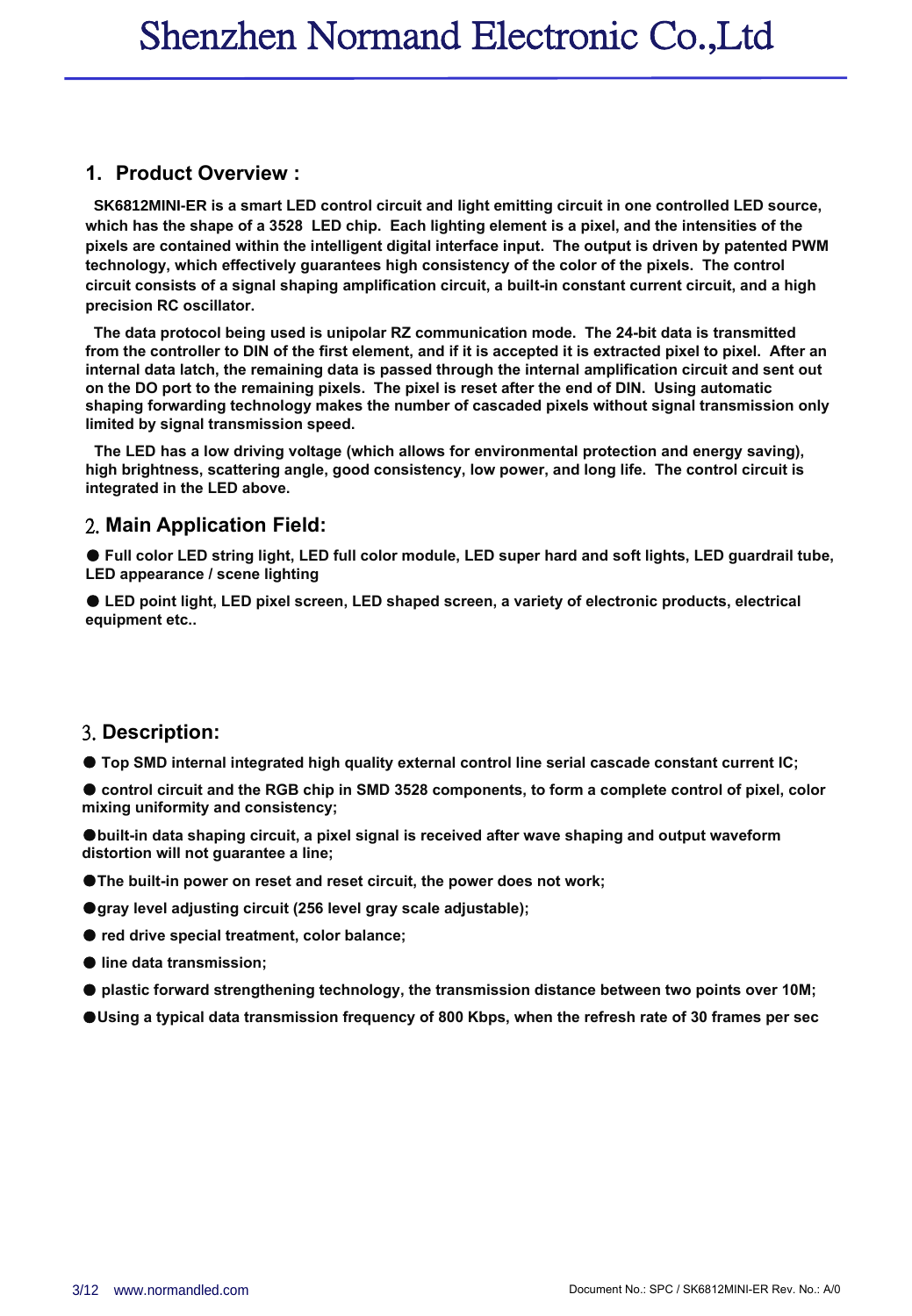# Shenzhen Normand Electronic Co.,Ltd

### 4. Mechanical Dimensions:





Notes:<br>1. All dimensions are in millimeters.

2. Tolerance is  $\pm 0.1$ mm unless otherwise noted

#### **5.** PIN configuration

| NO. | <b>Symbol</b> | <b>Function description</b> |
|-----|---------------|-----------------------------|
|     | VDD           | Power supply LED            |
|     | <b>DOUT</b>   | Control data signal output  |
| 3   | <b>GND</b>    | Ground                      |
|     | <b>DIN</b>    | Control data signal input   |

#### **6.** Recommended dimensions for PCB

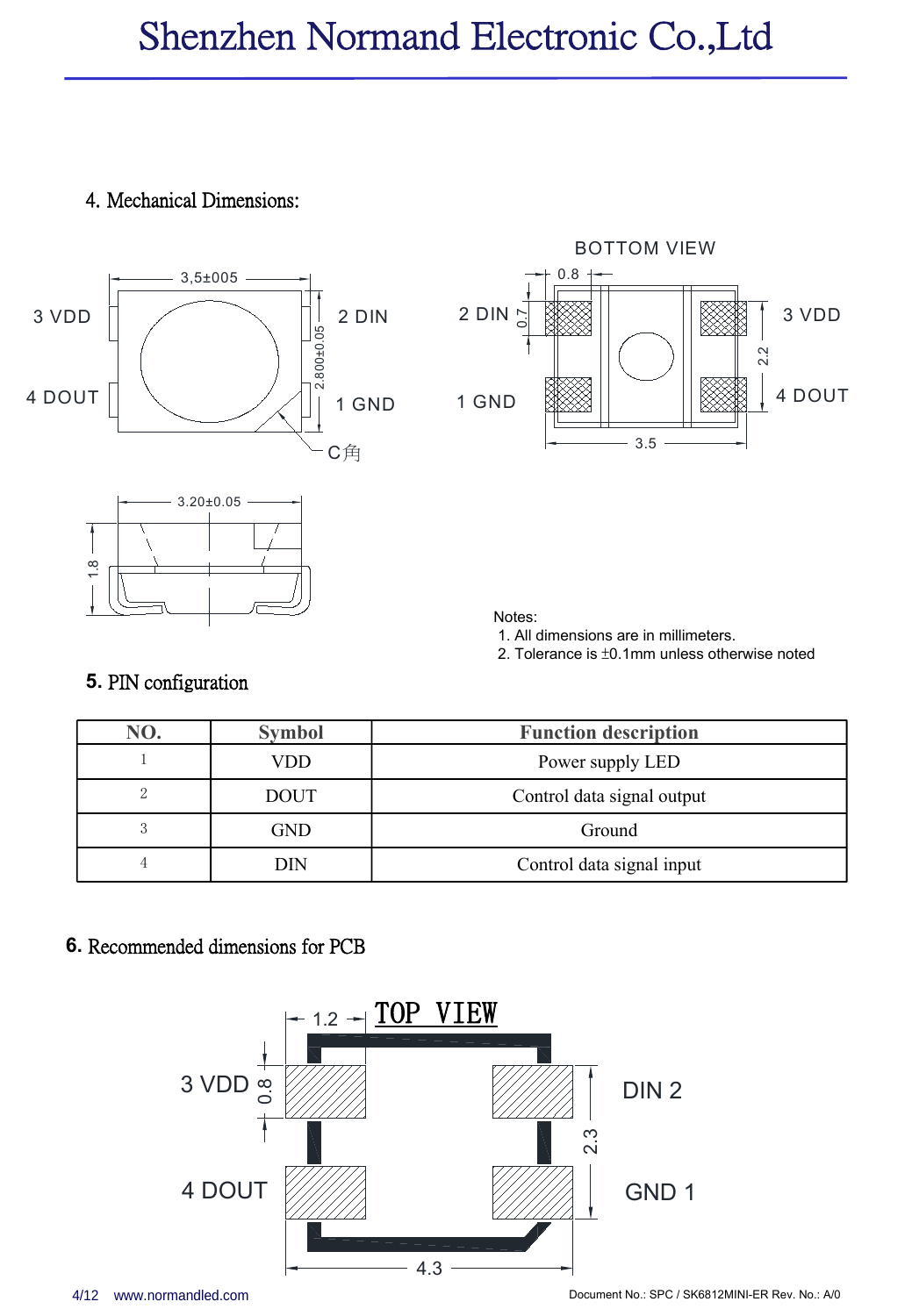### **7.** General description of product naming

# $\begin{array}{ccccccc} \textcircled{1} & & \textcircled{2} & & \textcircled{3} & & \textcircled{4} & & \textcircled{5} & \end{array}$ SK 6812 MINI-ER-X -X ④ ⑤

|                                                                                                  | $\circled{2}$                                                                                                            | $\circled{3}$                         | $\circled{4}$                                                                 | $\circledS$                                                         |
|--------------------------------------------------------------------------------------------------|--------------------------------------------------------------------------------------------------------------------------|---------------------------------------|-------------------------------------------------------------------------------|---------------------------------------------------------------------|
| Series                                                                                           | IC series and<br>current code                                                                                            | package<br>outline                    | PPA surface<br>color                                                          | Color of<br>packaging<br>adhesive                                   |
| The default is<br>to integrate<br>the RGB chip<br>with the IC in<br>the<br>Electrical parameters | Refers to the 68<br>series IC<br>$5/12MA$ current<br>version<br>$\gamma$ ר און די די די די די די די די די די די $\gamma$ | 3.2x2.8x1.78m<br>m package<br>outline | <b>B: FOR BLACK</b><br>FACE<br>W: for White<br>Face, not<br>usually<br>marked | D: For<br>diffusionfros<br>ted W: for<br>transparent,<br>not marked |

| Parameter            | Symbol                      | Range               | Unit         |
|----------------------|-----------------------------|---------------------|--------------|
| Power supply voltage | VDD                         | $+3.7 \sim +5.5$    | V            |
| Logic input voltage  | $\mathsf{V}_{\mathsf{IN}}$  | $-0.5 \sim$ VDD+0.5 |              |
| Working temperature  | Topt                        | $-40$ $-+85$        | $^{\circ}$ C |
| Storage temperature  | Tstg                        | $-40$ $-+85$        | °C           |
| ESD pressure(HBM)    | $\mathsf{V}_{\mathsf{ESD}}$ | 2Κ                  | V            |
| ESD pressure(DM)     | $\mathsf{V}_{\mathsf{ESD}}$ | 200                 |              |

#### **9.** Electrical/Optical Characteristics:

|            |                          | $SK6812MINI$ -ER 12mA |
|------------|--------------------------|-----------------------|
| Color      | Dominate Wavelength (nm) | Luminance (mcd)       |
| 红色 (RED)   | 620-625                  | $400 - 700$           |
| 绿色 (GREEN) | $520 - 530$              | $1000 - 1500$         |
| 蓝色 (BLUE)  | $460 - 470$              | $200 - 400$           |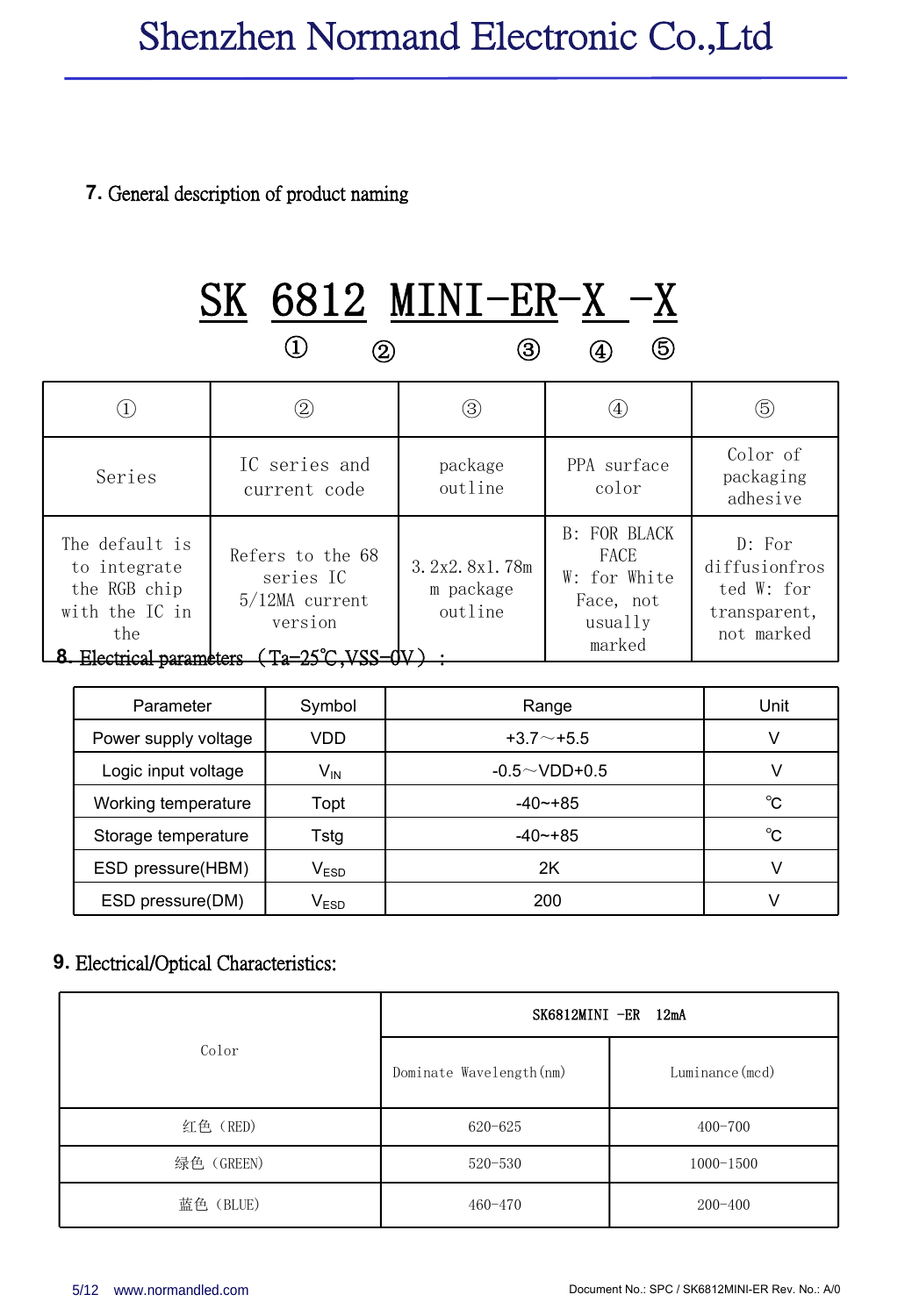| Parmeter                    | Symbo1     | Min       | Typic<br>al | Max       | Unit | Test conditions |
|-----------------------------|------------|-----------|-------------|-----------|------|-----------------|
| The chip<br>supply voltage  | VDD        | ___       | 5.2         | ___       | V    | ___             |
| The signal                  | VIH        | $0.7*VDD$ | ___         | ___       | V    |                 |
| input flip<br>threshold     | VIL        |           |             | $0.3*VDD$ | V    | $VDD=5.0V$      |
| The frequency<br>of PWM     | FPWM       | ---       | 1.2         | ___       | KHZ  | ___             |
| Static power<br>consumption | <b>IDD</b> | ____      | 0.5         | $- - -$   | mA   | ___             |

**10.** The IC electrical parameters (unless otherwise specified, TA=-20 ~ +70 °C, VDD=4.5 ~ 5.5V, VSS=0V):

### **11.** Switching characteristics(VCC=5V Ta=25 ℃):

| Parameter                         | Symbo1 | Min   | Typica | Max | Unit | Test conditions                   |
|-----------------------------------|--------|-------|--------|-----|------|-----------------------------------|
| The speed of data<br>transmission | fDIN   | $---$ | 800    | ___ | KHZ  | The duty ratio of<br>67% (data 1) |
| DOUT transmission                 | TPLH   | ___   |        | 500 | ns   | $DIN \rightarrow DOUT$            |
| delay                             | TPHL   | ___   |        | 500 | ns   |                                   |
| IOUT Rise/Drop Time               | Tr     | ---   | 100    | ___ | ns   | $VDS=1.5$                         |
|                                   | Tf     | ---   | 100    | ___ | ns   | $IOUT=13mA$                       |

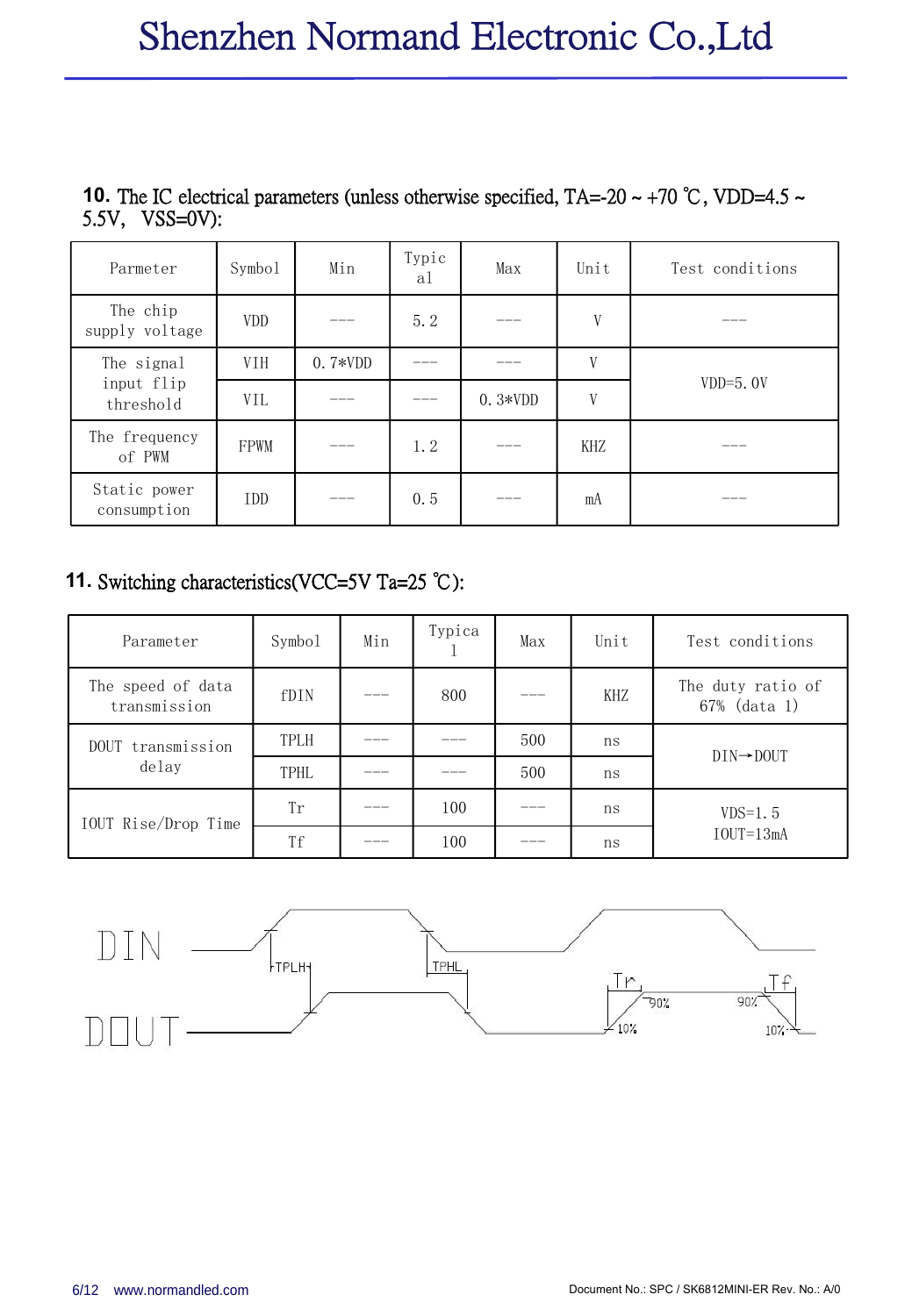#### **12.** The data transmission time :

|            | <b>Name</b>                   | Min. | Standard<br>value | Max. | Unit               |
|------------|-------------------------------|------|-------------------|------|--------------------|
| T          | Code period                   | 1.20 | --                | --   | $\mu$ <sub>S</sub> |
| <b>T0H</b> | 0 code, high level<br>time    | 0.2  | 0.3               | 0.4  | <b>µs</b>          |
| <b>TOL</b> | 0 code, low level time        | 0.8  | --                | --   | $\mu_{\rm S}$      |
| T1H        | 1 code, high level<br>time    | 0.6  | 0.75              | 1.0  | <b>µs</b>          |
| <b>T1L</b> | 1 code, low level time        | 0.2  |                   | --   | $\mu_{\rm S}$      |
| Trst       | Reset code, low level<br>time | >80  |                   | --   | $\mu$ <sub>S</sub> |

1. The protocol uses a unipolar zeroing code. Each symbol must have a low level. Each symbol in this protocol starts with a high level. The high time width determines the "0" or "1" code. .

2. When writing programs, the minimum symbol period is  $1.2 \mu$  s.

3. The high time of "0" code and "1" code should be in accordance with the stipulated range in the above table. The low time requirement of "0" code and "1" code is less than 20  $\mu$  s.

## **13.** Timing waveform:



Connection mode:

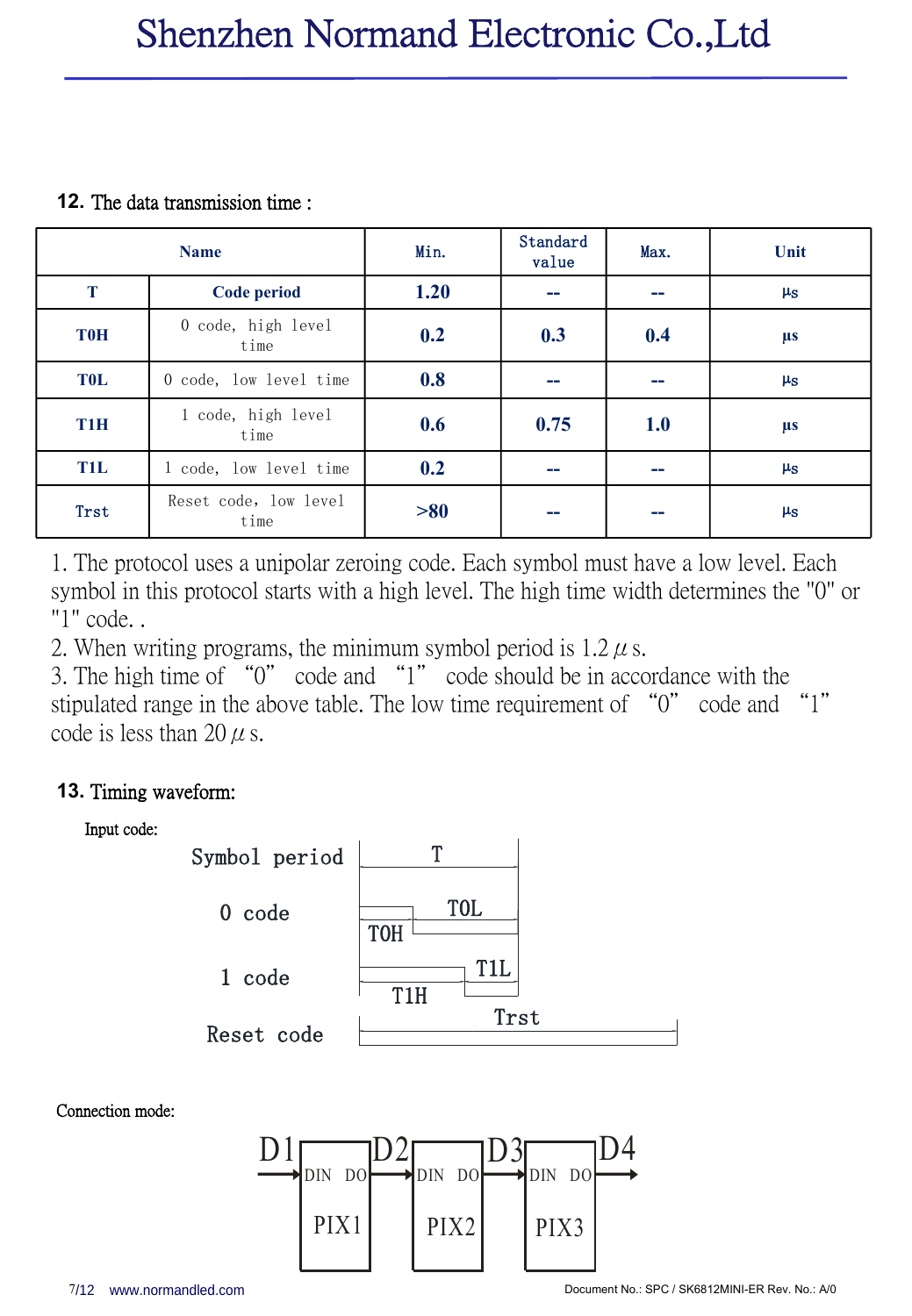#### **14.** The method of data transmission:



Note: the D1 sends data for MCU, D2, D3, D4 for data forwarding automatic shaping cascade circuit.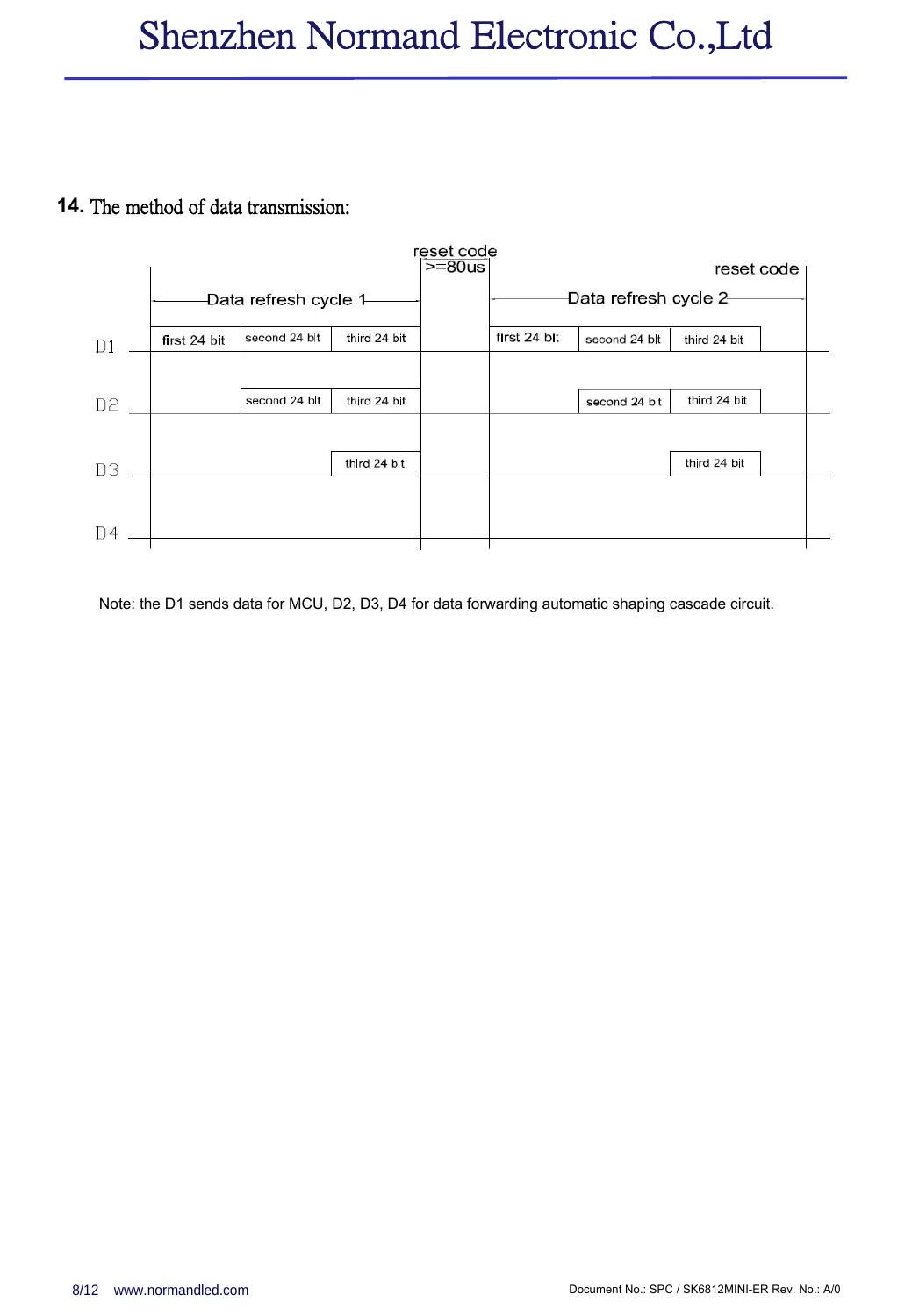#### **15.** The data structure of 24bit:

|  | G7   G6   G5   G4   G3   G2   G1   G0   R7   R6   R5 |  |  |  | R4              |
|--|------------------------------------------------------|--|--|--|-----------------|
|  | R3 R2 R1 R0 B7 B6 B5 B4 B3 B2 B1                     |  |  |  | $\overline{B0}$ |

Note: high starting, in order to send data (G7 - G6 - ...... ..B0)

#### **16.** The typica l application circuit:



In the practical application circuit, the signal input and output pins of the IC signal input and output pins should be connected to the signal input and output terminals. In addition, in order to make the IC chip is more stable, even the capacitance between beads is essential back;

Application: used for soft lamp strip or hard light, lamp beads transmission distance is short, suggested in signal in time the clock line input and output end of each connected in series protection resistors, R1=R2 of abo

Application: for module or general special-shaped products, lamp beads transmission distance is long, because of different wire and transmission distance, in the signal in time clock at both ends of the line on grounding p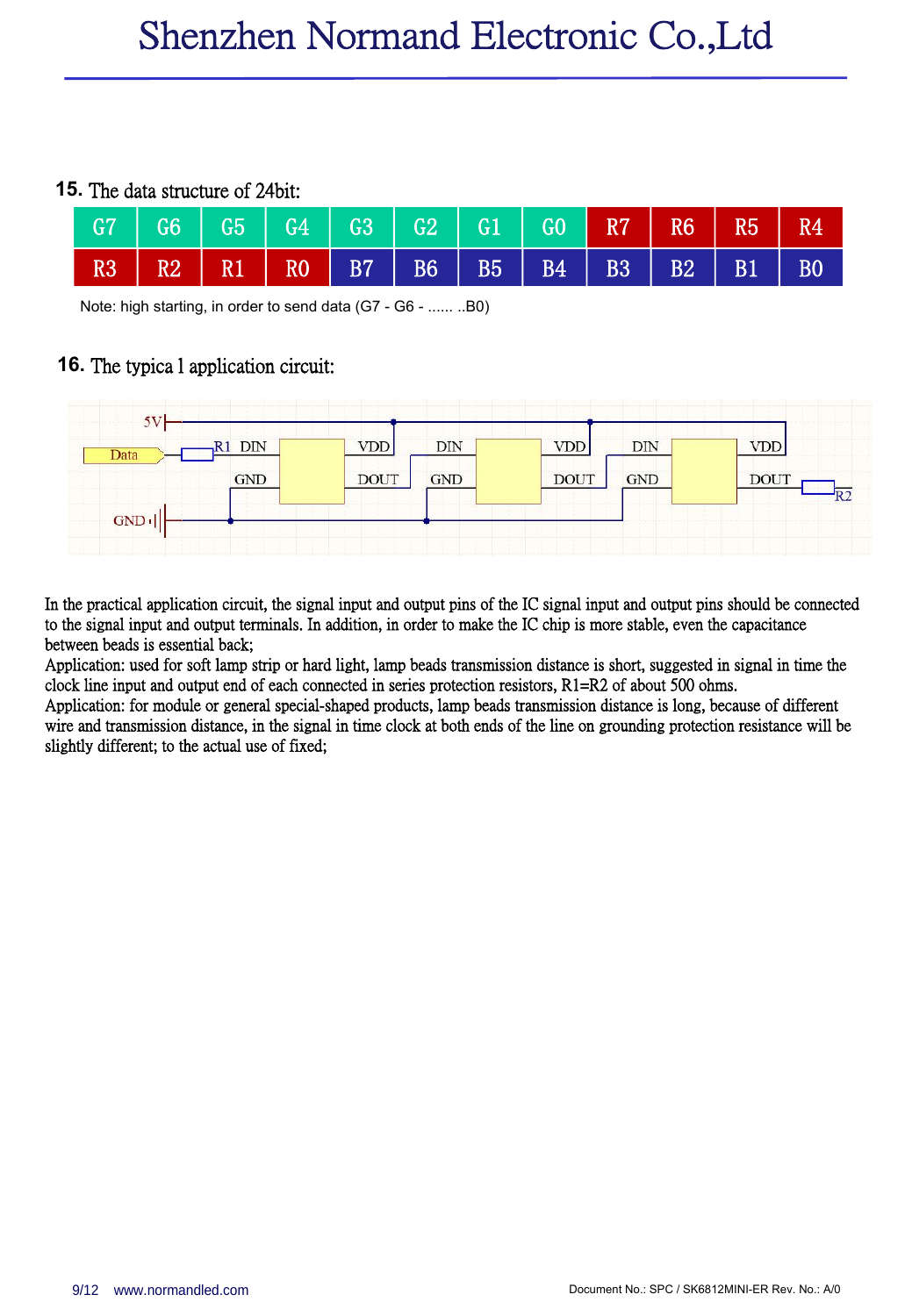# 17. Standard LED Performance Graph:

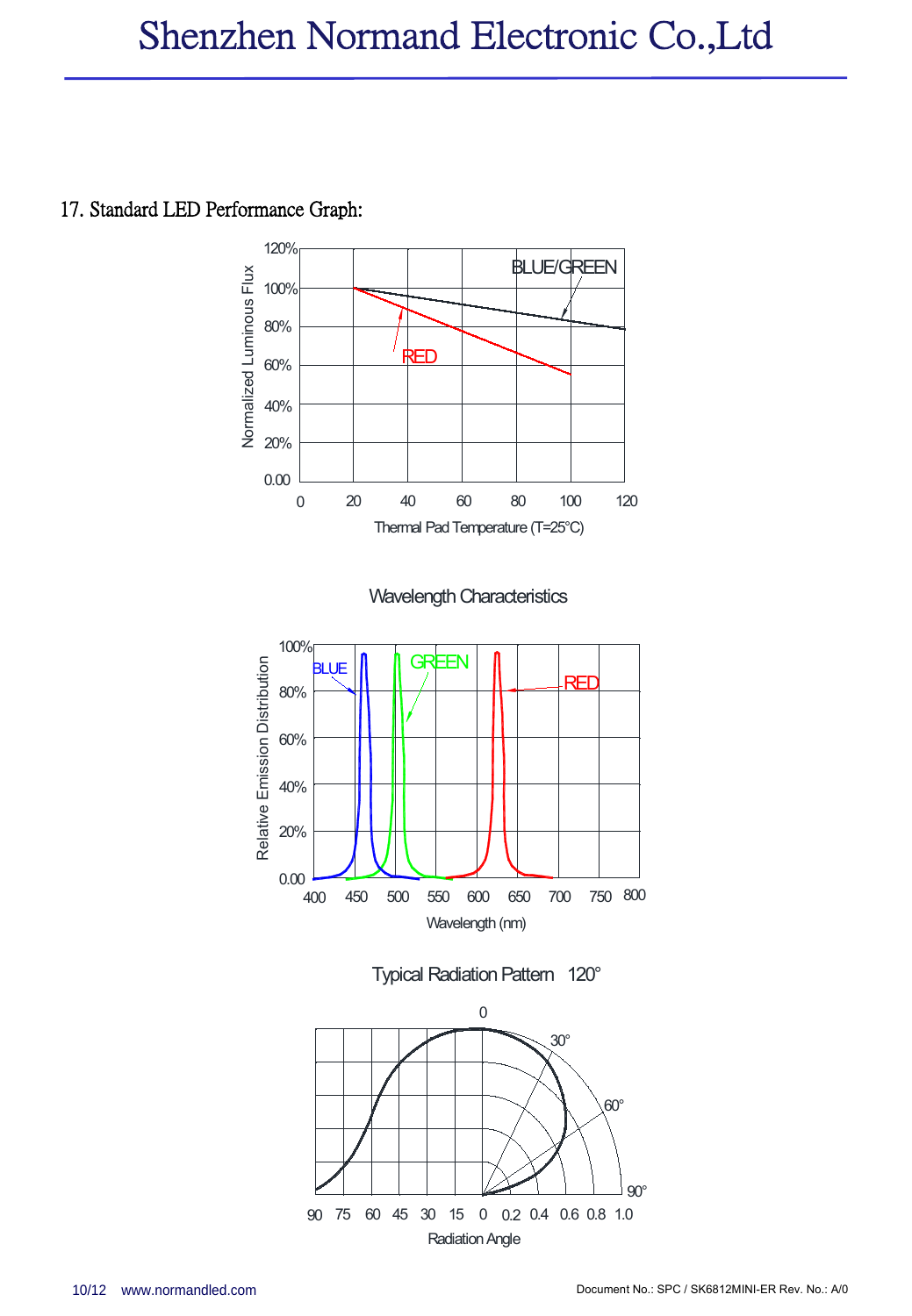# Shenzhen Normand Electronic Co.,Ltd

18. Packaging Standard:



The reel pack is applied in SMD LED. The LEDs are packed in cardboard boxes after packaging in normal or anti electrostatic bags. cardboard boxes will be used to protect the LEDs from mechanical shocks during transportation. The boxes are not water resistant and therefore must be kept away from water and moisture.